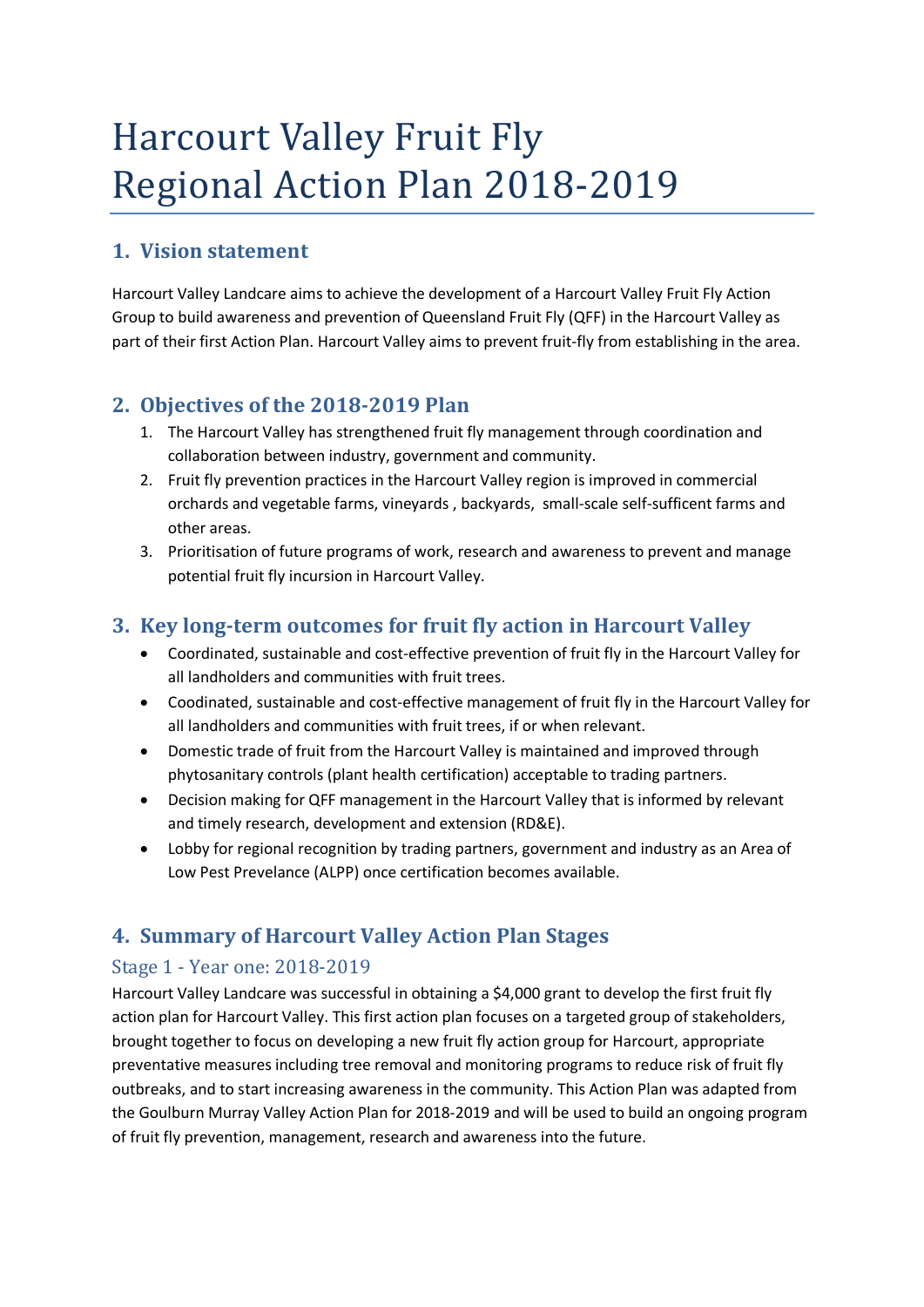#### Stage 2 and beyond – Year two: 2019 – 2020, 2020+

It is envisaged that a coordinated fruit fly action group in Harcourt will work in partnership with agencies, researchers and the community to develop a funded program of works in Harcourt Valley. The ongoing program of works include, but will not be limited to:

- A monitoring program, using landowners and citizen scientists
- Rogue tree and disused orchard removal
- A waste management strategy for orchards and affected fruit
- Education and awareness in local communities, including landholders and backyard growers
- Preparedness workshops: trap building, baiting and insecticide management
- A dedicated paid Fruit Fly Officer for Harcourt Valley
- A research program for evidence based management of fruit fly in Harcourt Valley
- Lobby for an *Area of Low Pest Prevalance* certification process
- Lobby for inclusion within the Hort Innovation SIT male sterilization program when it becomes available
- Consideration of an emergency response plan

It is anticipated that successive action plans will review previous action plans, build on the works undertaken and broaden stakeholder engagement. Future action plans will focus on obtaining funding for works, and implementing on-ground actions.

### **5.** Brief background

Harcourt Valley is a small apple-growing area in Central Victoria, 90 minutes north of Melbourne and 30 minutes south of Bendigo. Our area consists of Harcourt township and the region included in the Harcourt Valley Landcare (see Figure 1). Our community has been growing apples in Harcourt since 1857 and produces 40% of Victoria's apples as well as pears and stone fruit. Apples are synonymous with the Harcourt brand, which attracts tourists and tree-changers. Together with the local cidery and wine industries, fruit growing employs many people in our community.



*Figure 1 – Harcourt Valley fruit fly action area (sourced from Google Maps, 24 October 2018 )*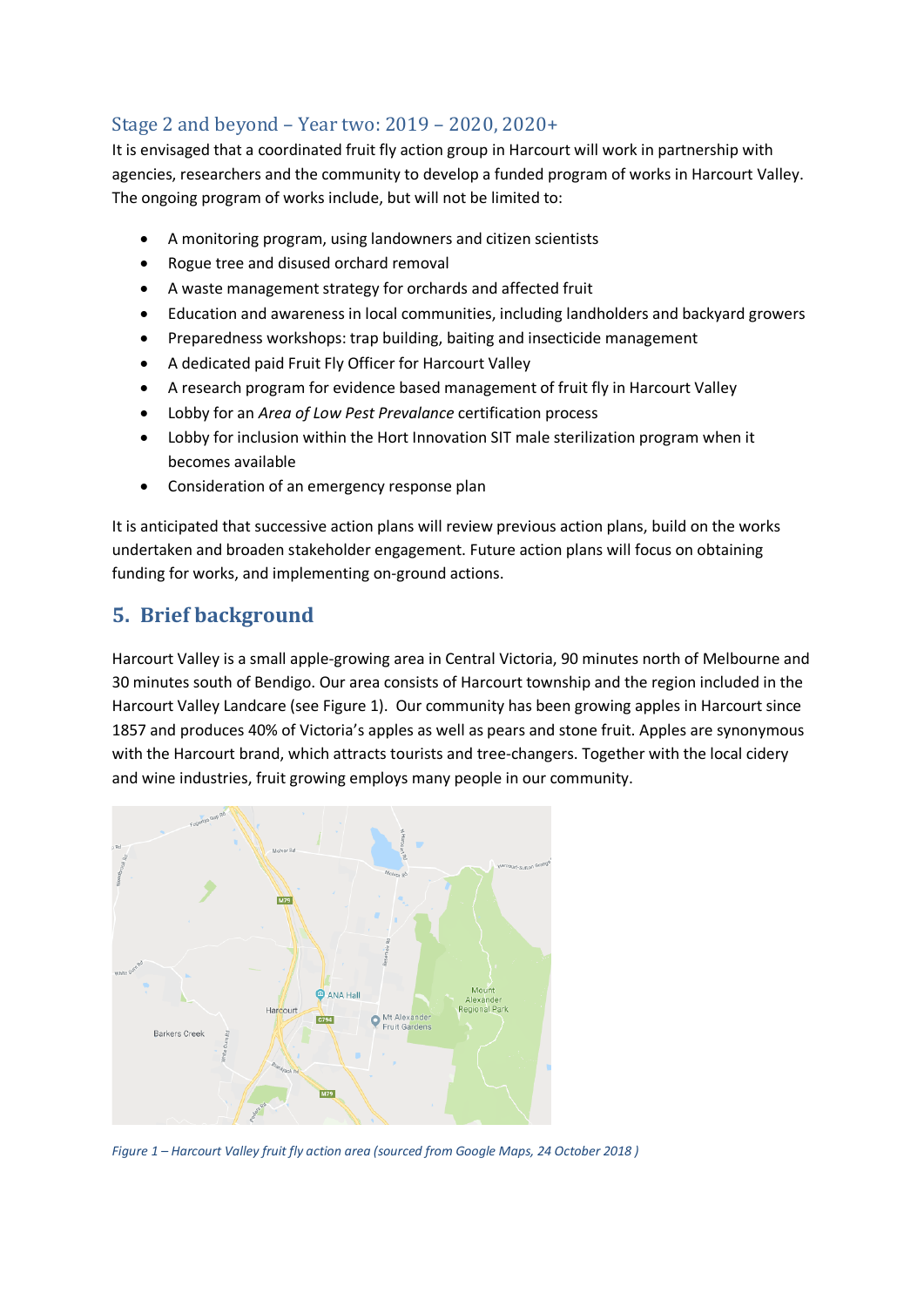Despite this, Harcourt Valley is drastically unprepared for the significant threat Queensland fruit fly (*Bactrocera tryoni*) poses. Although the orchard industry is lively, many orchards have been closed since Harcourt's fruit-growing hey-day in the 1950s. This has left acres of neglected fruit trees that offer the perfect breeding ground for fruit fly. With fruit fly already confirmed in Bendigo, Harcourt is at risk of becoming the next fruit-fly hotspot. Since fruit from Harcourt Valley orchards are processed in the Yarra and Goulburn Valleys, and sold into markets (wholesale and Farmers Markets), the Valley has the potential to act as a stepping stone to other parts of Victoria.

In March 2018, there were two unconfirmed (e.g. no samples seen or identified by Authorities) reports of fruit fly in Harcourt Valley backyards. These reports were from credible sources. Following from this, the fruit growing community in the Harcourt Valley commissioned this Fruit Fly Action Plan to identify means by which fruit fly incursion into the Harcourt area can be prevented. We also acknowledge that whilst Harcourt Valley has only had two unconfirmed cases of fruit-fly, and one unconfirmed case in Castlemaine, we need to prepare for potential incursion and associated management in the future.

This first fruit fly action plan is the result of collaboration between commercial growers in the area (orchards, vineyards, vegetable), local residents with backyard fruit trees, small-scale self-sufficent farmers, council, community members, and other fruit growing areas to collaborate on the future of fruit fly prevention in Harcourt Valley.

Best practice fruit fly invasion prevention within home gardens includes a holistic management approach, including but not limited too: fruit fly monitoring and trapping; exclusion; removal of unwanted host plants; baiting; cover; spraying; hygiene; management required to care for fruit trees; voluntary consideration of planning non-host species when unable to manage the plants etc. Commercial best practice includes monitoring, baiting and insecticide applications, and increasing biodversity and ecological function. International and domestic protocols to control fruit fly invasion include post-harvest treatments such as fumigation, irradiation, cold treatment and different combinations of cold and fumigations treatments. These treatments often limit fruit storage life and affect the quality of fruit sent to markets.

The *Managing Fruit Fly in Victoria Action Plan 2015-2020* was designed to provide key actions required to manage fruit fly across Victoria. This state-wide action plan (SWAP), was developed by the Victorian Government in conjunction with industry and the community, and focused on three main action areas:

- 1. Strengthening the coordination and collaboration of fruit fly management
- 2. Improving the management of fruit fly
- 3. Enabling intrastate, interstate and international trade.

The Fruit Fly Action Plan presented below is aligned to the SWAP. Tasks, responsibilities for these tasks, and how the plan aligns with the SWAP is presented, along with an outline of actions needed to progress this action plan at a later date.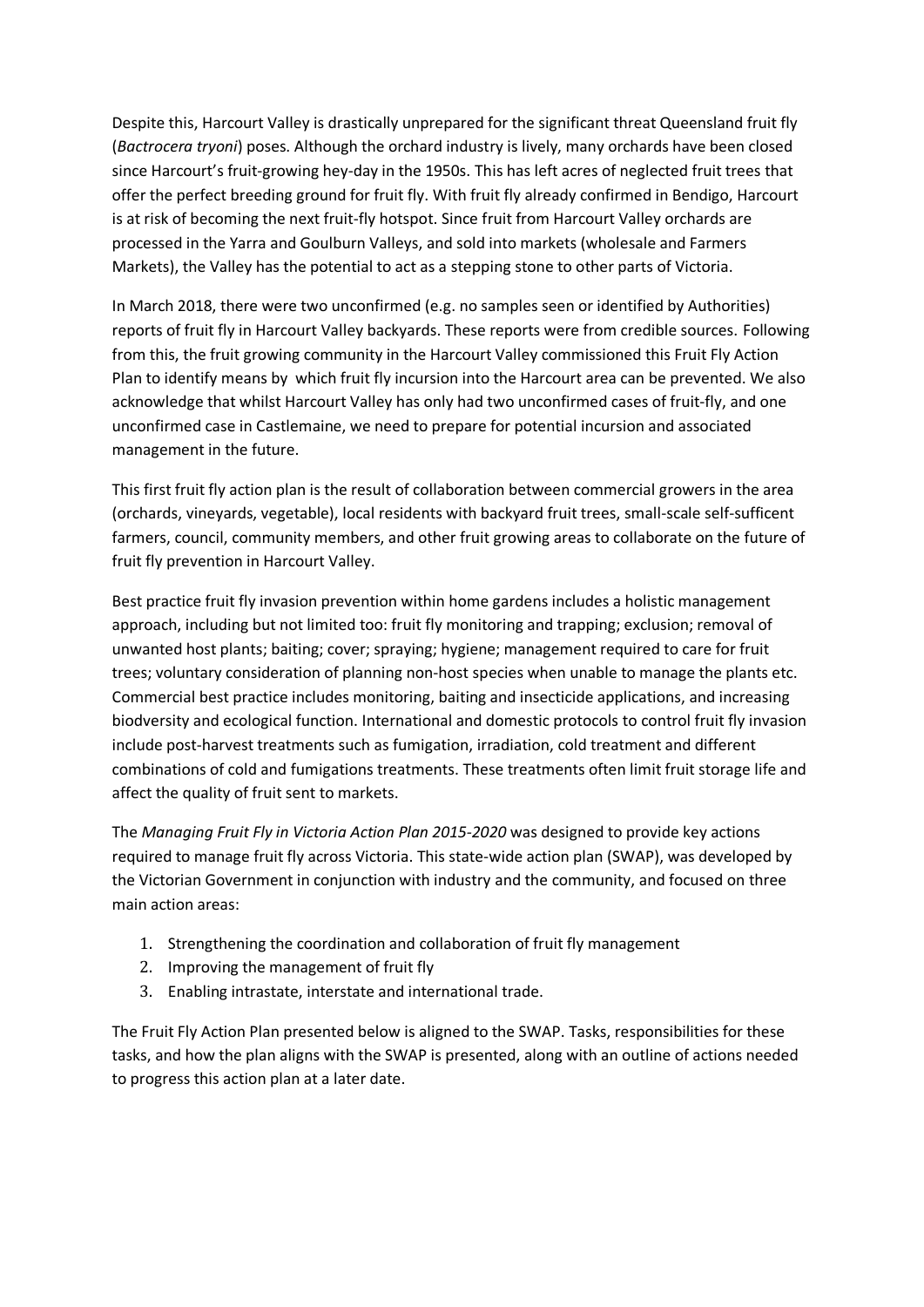# **6. Key activities for 2018-2019**

Priority activities to prevent fruit fly incursion within Harcourt Valley during 2017-2018 are listed in the tables presented in the following sections.

The following list includes activities of particular pertinence to Harcourt Valley:

- Establish a Harcourt Valley Fruit Fly Action Group
- Individuals/groups will conduct and share research on current fruit fly knowledge available. Knowledge should be from reliable sources and based on robust science
- Community engagement and education
- A tree removal program plan
- A fruit fly monitoring plan

As QFF is a long-term and ongoing issue for Harcourt Valley, there will need to be continued group momentum to implement this and subsequent plans. Some ways of doing this may include:

- Harnessing local QFF champions in towns around the broader Mount Alexander area
- Program of engagement to bring the community on the QFF journey
- QFF information evenings and "show and tell", sharing stories of failure and success
- Finding sources of ongoing funding e.g. council QFF position
- Partner with other organisations to implement the plan

Momentum building activities have been added in the Objectives listed below.

**Objective 1: The Harcourt Valley region has strengthened fruit fly management through** coordination and collaboration between industry, government and community.

#### *Key Activities*

- 1.1 Form a Harcourt Valley Fruit Fly Action Group
- 1.2 Undertake Harcourt Valley Fruit Fly Action Group meetings to coordinate and implement the 2018-2019 plan
- 1.3 Ensure the Action Group establishes a relationship with other regions, states and national fruit fly programs

| #                                   | <b>Key activity</b>              | <b>Rationale</b>                                               |                        |          |                  |  |
|-------------------------------------|----------------------------------|----------------------------------------------------------------|------------------------|----------|------------------|--|
| 1.1                                 | Form a Harcourt Valley Fruit Fly | To ensure collaboration, good governance and project delivery, |                        |          |                  |  |
|                                     | <b>Action Group</b>              | and harnessing of the groups' multidisciplinary skills to      |                        |          |                  |  |
|                                     |                                  | implement the Plan regionally.                                 |                        |          |                  |  |
| <b>Tasks</b>                        |                                  | Responsible                                                    | <b>Priority rating</b> | Due date | <b>Alignment</b> |  |
|                                     |                                  |                                                                | $(20%$ time)           |          | <b>SWAP</b>      |  |
| To identify key stakeholders in the |                                  | <b>Harcourt Valley</b>                                         | High                   | Ongoing  | 1, 2             |  |
| Harcourt Valley area                |                                  | Fruit Fly Action                                               |                        |          |                  |  |
|                                     |                                  | Group                                                          |                        |          |                  |  |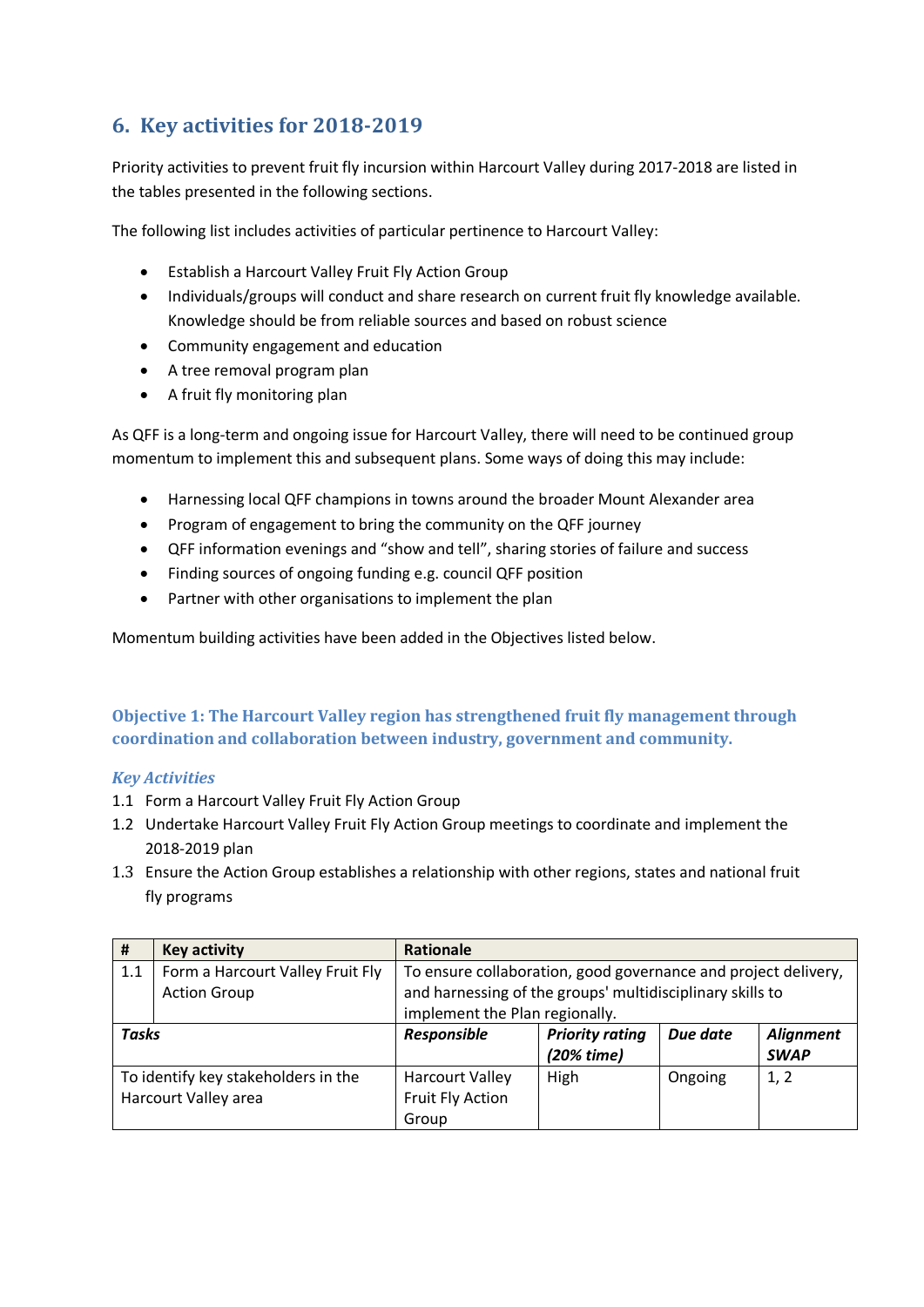| Establish a Harcourt Fruit Fly Action<br>Group as a sub-committee of                                                                                                                                                                                  |                                                                                                                                                                                       | <b>Harcourt Valley</b><br>Fruit Fly Action                                                                                                                                                                     | Very High                              | 31/11/18  | 1, 2                            |
|-------------------------------------------------------------------------------------------------------------------------------------------------------------------------------------------------------------------------------------------------------|---------------------------------------------------------------------------------------------------------------------------------------------------------------------------------------|----------------------------------------------------------------------------------------------------------------------------------------------------------------------------------------------------------------|----------------------------------------|-----------|---------------------------------|
| Harcourt Valley Landcare.                                                                                                                                                                                                                             |                                                                                                                                                                                       | Group                                                                                                                                                                                                          |                                        |           |                                 |
| To determine key roles and functions<br>of the Harcourt Fruit Fly Action<br>Group. Group to read Harcourt Valley<br>Action Plan, Managing Fruit Fly in<br>Victoria Action Plan 2015-2016 and<br>understand SWAP.                                      |                                                                                                                                                                                       | <b>Harcourt Valley</b><br>Fruit Fly Action<br>Group                                                                                                                                                            | Very High                              | 31/11/18  | 1, 2                            |
| #                                                                                                                                                                                                                                                     | <b>Key activity</b>                                                                                                                                                                   | <b>Rationale</b>                                                                                                                                                                                               |                                        |           |                                 |
| 1.2                                                                                                                                                                                                                                                   | Undertake Harcourt Valley Fruit<br>Fly Action Group meetings to<br>coordinate and implement the<br>2018-2019 plan                                                                     | To ensure collaboration, good governance and project delivery,<br>and harness the skills of the group to implement the Plan.                                                                                   |                                        |           |                                 |
| <b>Tasks</b>                                                                                                                                                                                                                                          |                                                                                                                                                                                       | Responsible                                                                                                                                                                                                    | <b>Priority rating</b><br>$(10%$ time) | Due date  | <b>Alignment</b><br><b>SWAP</b> |
| Document and monitor progress<br>against the plan quarterly                                                                                                                                                                                           |                                                                                                                                                                                       | <b>Harcourt Valley</b><br>Fruit Fly Action<br>Group                                                                                                                                                            | High                                   | Quarterly |                                 |
| Work with partner organisations to<br>undertake actions in the plan - see<br>Objective 3 below                                                                                                                                                        |                                                                                                                                                                                       | <b>Harcourt Valley</b><br>Fruit Fly Action<br>Group                                                                                                                                                            | High                                   | Ongoing   | 1, 2                            |
|                                                                                                                                                                                                                                                       | Determine Action Group members<br>that will coordinate, monitor and<br>implement the plan                                                                                             | <b>Harcourt Valley</b><br>Fruit Fly Action<br>Group                                                                                                                                                            | Very High                              | 31/11/18  | 1, 2                            |
| #                                                                                                                                                                                                                                                     | <b>Key activity</b>                                                                                                                                                                   | <b>Rationale</b>                                                                                                                                                                                               |                                        |           |                                 |
| 1.3                                                                                                                                                                                                                                                   | <b>Ensure the Action Group</b><br>establishes a relationship with<br>other regions, states and<br>national fruit fly programs                                                         | To ensure that information is shared amongst the Harcourt<br>Valley Community, duplication of work is reduced and advances<br>in knowledge of fruit fly work from around Australia benefit<br>Harcourt Valley. |                                        |           |                                 |
| <b>Tasks</b>                                                                                                                                                                                                                                          |                                                                                                                                                                                       | Responsible                                                                                                                                                                                                    | <b>Priority rating</b><br>(10% time)   | Due date  | <b>Alignment</b><br><b>SWAP</b> |
| Choose a representative of the<br>Harcourt Valley Action Group or the<br>paid position to connect with other<br>region, state and national programs.<br>Attend meetings, determine synergies<br>between groups and learn from<br>experts in fruit fly |                                                                                                                                                                                       | <b>Harcourt Valley</b><br><b>Fruit Fly Action</b><br>Group and<br>Representative,<br>Council                                                                                                                   | Medium                                 | Ongoing   | 1, 2                            |
|                                                                                                                                                                                                                                                       | The representative/paid position<br>advocates for longer-term planning,<br>resourcing and alignment between<br>the regions at a state and national<br>level to ensure sustainability. | <b>Harcourt Valley</b><br>Fruit Fly Action<br>Group<br>Representative,<br>Council                                                                                                                              | Medium                                 | Ongoing   | 1, 2                            |

**Objective 2: Fruit fly prevention practices in the Harcourt Valley region is improved in** commercial orchards and vegetable farms, vineyards, backyards, small-scale selfsufficent farms and other areas.

2.1 Increase awareness of best practice with commercial producers and community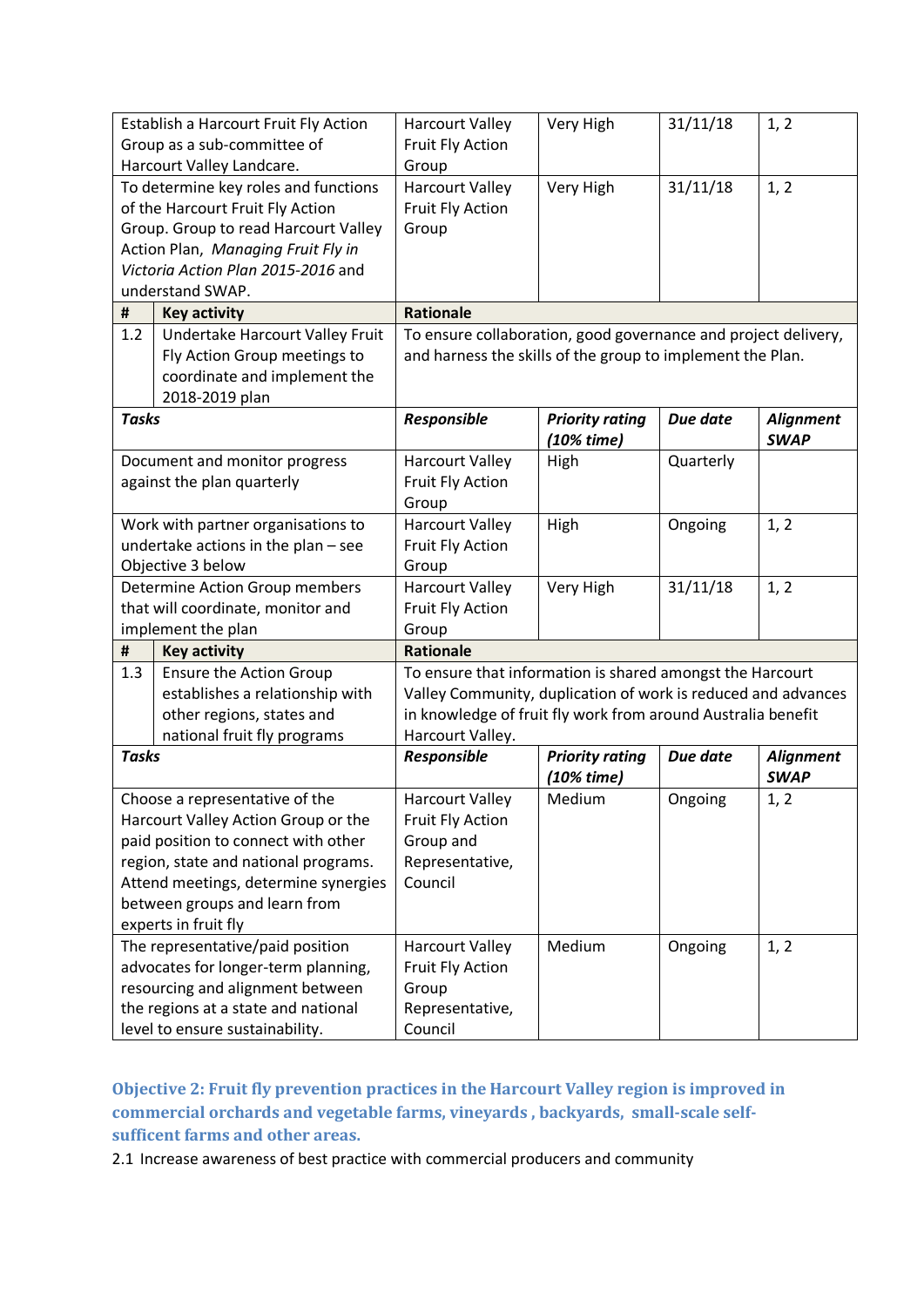- 2.2 Develop a plan for unwanted or unmanaged host species e.g. rogue trees, old orchardsand blackberries
- 2.3 Develop a Harcourt Valley Fruit Fly Monitoring Plan
- 2.4 Consider the need for an Emergency Outbreak Plan

| $\pmb{\sharp}$ | <b>Key activity</b>                                                                | <b>Rationale</b>                                    |                        |          |                  |
|----------------|------------------------------------------------------------------------------------|-----------------------------------------------------|------------------------|----------|------------------|
| 2.1            | Increase awareness of best                                                         | Awareness of best management practice by commercial |                        |          |                  |
|                | practice with commercial                                                           | horticulture producers and the community to improve |                        |          |                  |
|                | producers and community                                                            | prevention of fruit fly in the region.              |                        |          |                  |
| <b>Tasks</b>   |                                                                                    | Responsible                                         | <b>Priority rating</b> | Due date | <b>Alignment</b> |
|                |                                                                                    |                                                     | (20% time)             |          | <b>SWAP</b>      |
|                | Share knowledge of good quality                                                    | <b>Harcourt Valley</b>                              | Very High              | 30/6/19  | 1, 2             |
|                | current research and practice to fruit                                             | Fruit Fly Action                                    |                        |          |                  |
|                | growers. This could be made available                                              | Group to                                            |                        |          |                  |
|                | through tours, research, reviews,                                                  | coordinate                                          |                        |          |                  |
|                | guest speakers, collation of                                                       | knowledge share                                     |                        |          |                  |
|                | knowledge, information evenings,                                                   | and community                                       |                        |          |                  |
|                | mail out, websites etc. Knowledge                                                  | to be responsible                                   |                        |          |                  |
|                | sharing could include holistic<br>management approaches, organic                   | for gathering and<br>sharing                        |                        |          |                  |
|                | approaches, case studies, hygiene,                                                 | knowledge                                           |                        |          |                  |
|                | baiting, netting, waste management,                                                |                                                     |                        |          |                  |
|                | management strategies for incursion,                                               |                                                     |                        |          |                  |
|                | trap making workshop, light attracting                                             |                                                     |                        |          |                  |
|                | traps, wintering habits and                                                        |                                                     |                        |          |                  |
|                | management, risks of abandoning                                                    |                                                     |                        |          |                  |
|                | trees and vegetables, biotrap                                                      |                                                     |                        |          |                  |
|                | information night etc.                                                             |                                                     |                        |          |                  |
|                | Where possible, identify sources of                                                |                                                     |                        |          |                  |
|                | good quality information based on                                                  |                                                     |                        |          |                  |
|                | source type and robust science.                                                    |                                                     |                        |          |                  |
|                | Engage stakeholders in the review                                                  | <b>Harcourt Valley</b>                              | High                   | 14/12/18 | 1, 2             |
|                | and workshop for the 2018-2019                                                     | Landcare and                                        |                        |          |                  |
|                | <b>Action Plan</b>                                                                 | Consultant                                          |                        |          |                  |
|                | Make the Action Plan and fruit fly                                                 | <b>Harcourt Valley</b>                              | Very High              | 14/12/18 | 1, 2             |
|                | information available to the broader                                               | Fruit Fly Action                                    |                        |          |                  |
|                | community. This will include case                                                  | Group and                                           |                        |          |                  |
|                | studies, a guide on how to recognise<br>fruit fly, what to do if fruit fly I.D. is | partner<br>organisations                            |                        |          |                  |
|                | confirmed, wintering habits and                                                    | (e.g. Council,                                      |                        |          |                  |
|                | management, risks of abandoning                                                    | Growing                                             |                        |          |                  |
|                | trees and vegetables, affected plants                                              | Abundance etc)                                      |                        |          |                  |
|                | and holistic management for home                                                   |                                                     |                        |          |                  |
|                | gardener, trapping and trapping                                                    |                                                     |                        |          |                  |
|                | workshops, netting, waste                                                          |                                                     |                        |          |                  |
|                | management etc.                                                                    |                                                     |                        |          |                  |
|                |                                                                                    |                                                     |                        |          |                  |
|                | Community engagement can be done                                                   |                                                     |                        |          |                  |
|                | by engaging local media, Connecting                                                |                                                     |                        |          |                  |
|                | Country Landcare Coordinator,                                                      |                                                     |                        |          |                  |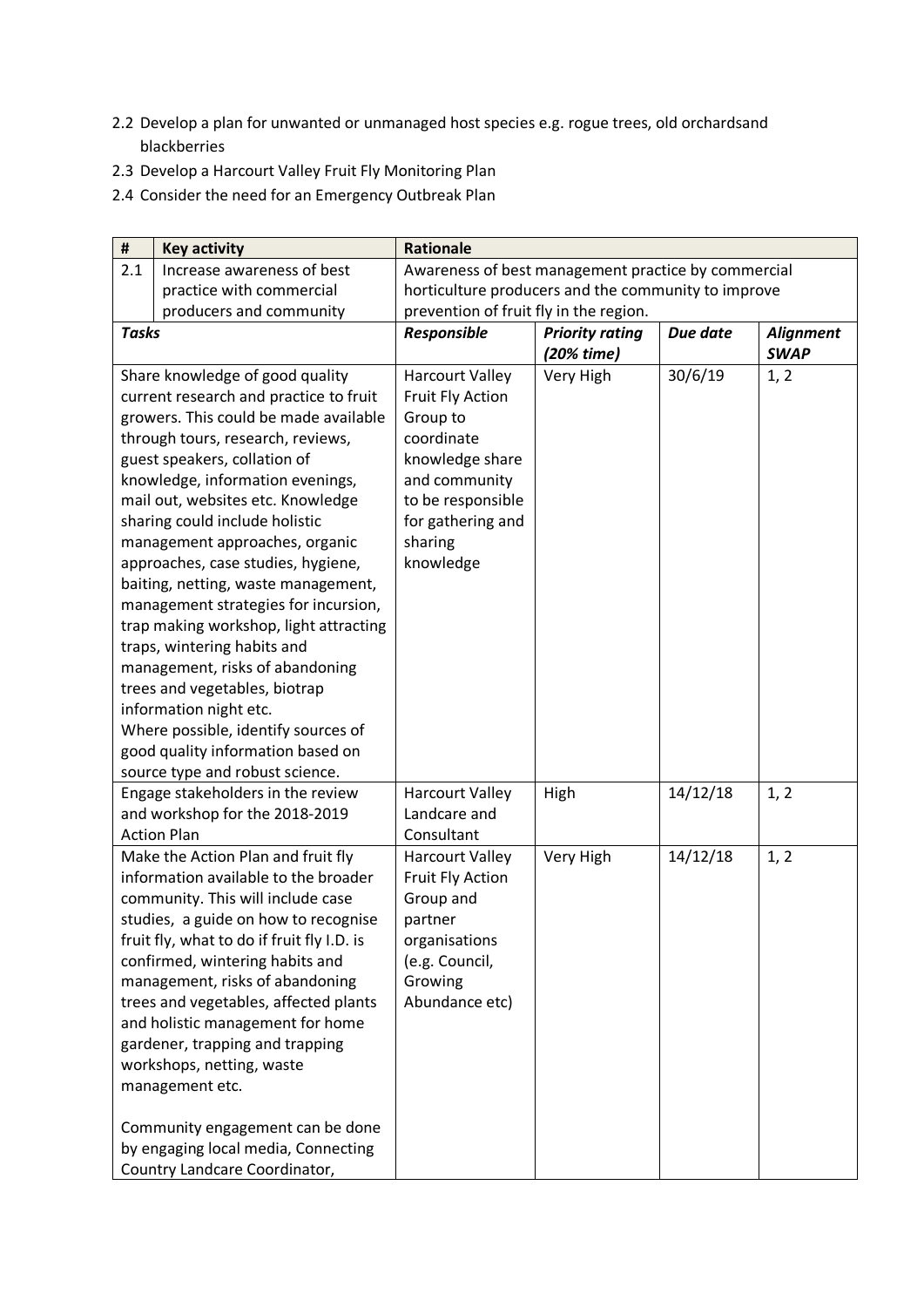| etc.                                                                                                                                                | websites (including Ag Vic QFF<br>website), Facebook, mail out to<br>residents/letter drop, council<br>dissemination, schools, partner with<br>community organisations, garden<br>centres, Bendigo Fruit Fly group and<br>community trap<br>weekends/workshops, flyers,<br>interactive participation based<br>education, information evenings,<br>council website, newspaper articles                                                                                                                                                                                                                                                                                                     |                                                                                                                                                      |                                      |                                                        |                                 |
|-----------------------------------------------------------------------------------------------------------------------------------------------------|-------------------------------------------------------------------------------------------------------------------------------------------------------------------------------------------------------------------------------------------------------------------------------------------------------------------------------------------------------------------------------------------------------------------------------------------------------------------------------------------------------------------------------------------------------------------------------------------------------------------------------------------------------------------------------------------|------------------------------------------------------------------------------------------------------------------------------------------------------|--------------------------------------|--------------------------------------------------------|---------------------------------|
| #                                                                                                                                                   | <b>Key activity</b>                                                                                                                                                                                                                                                                                                                                                                                                                                                                                                                                                                                                                                                                       | <b>Rationale</b>                                                                                                                                     |                                      |                                                        |                                 |
| 2.2                                                                                                                                                 | Develop a plan for unwanted or<br>unmanaged host species e.g.<br>rogue trees, old orchards and<br>blackberries                                                                                                                                                                                                                                                                                                                                                                                                                                                                                                                                                                            | Unwanted or unmanaged host trees can provide breeding sites<br>for fruit fly that pose significant risk to commercial orchards and<br>home gardeners |                                      |                                                        |                                 |
| <b>Tasks</b>                                                                                                                                        |                                                                                                                                                                                                                                                                                                                                                                                                                                                                                                                                                                                                                                                                                           | Responsible                                                                                                                                          | <b>Priority rating</b><br>(25% time) | Due date                                               | <b>Alignment</b><br><b>SWAP</b> |
| Identify a member of the Harcourt<br>Valley Fruit Fly Action Group to be<br>responsible for the development of a<br>rogue tree and old orchard plan |                                                                                                                                                                                                                                                                                                                                                                                                                                                                                                                                                                                                                                                                                           | <b>Harcourt Valley</b><br>Fruit Fly Action<br>Group                                                                                                  | Very High                            | 14/12/18                                               | 1, 2                            |
|                                                                                                                                                     | Develop a plan for rogue and old<br>orchard management, including but<br>not limited to:<br>Tree register for host trees<br>Roadside tree removal and<br>blackberry management<br>Set of criteria for the removal<br>of trees/plants/orchards<br>Negotiate with public (e.g.<br>council) and private<br>landholders to ensure they<br>are aware of their obligations<br>in relation to unmanaged host<br>trees and plants e.g weeds of<br>national significance.<br>Identify areas of neglected<br>trees and their owners<br>Works plan to remove trees<br>Seek funding (see 3.3 below)<br>- council, grants etc<br>Community awareness<br>campaign and voluntary tree<br>removal program | <b>Harcourt Valley</b><br>Fruit Fly Action<br>Group and<br>Responsible<br>Member                                                                     | Very High                            | $31/6/19 -$<br>for plan,<br>actions will<br>be ongoing | 1, 2                            |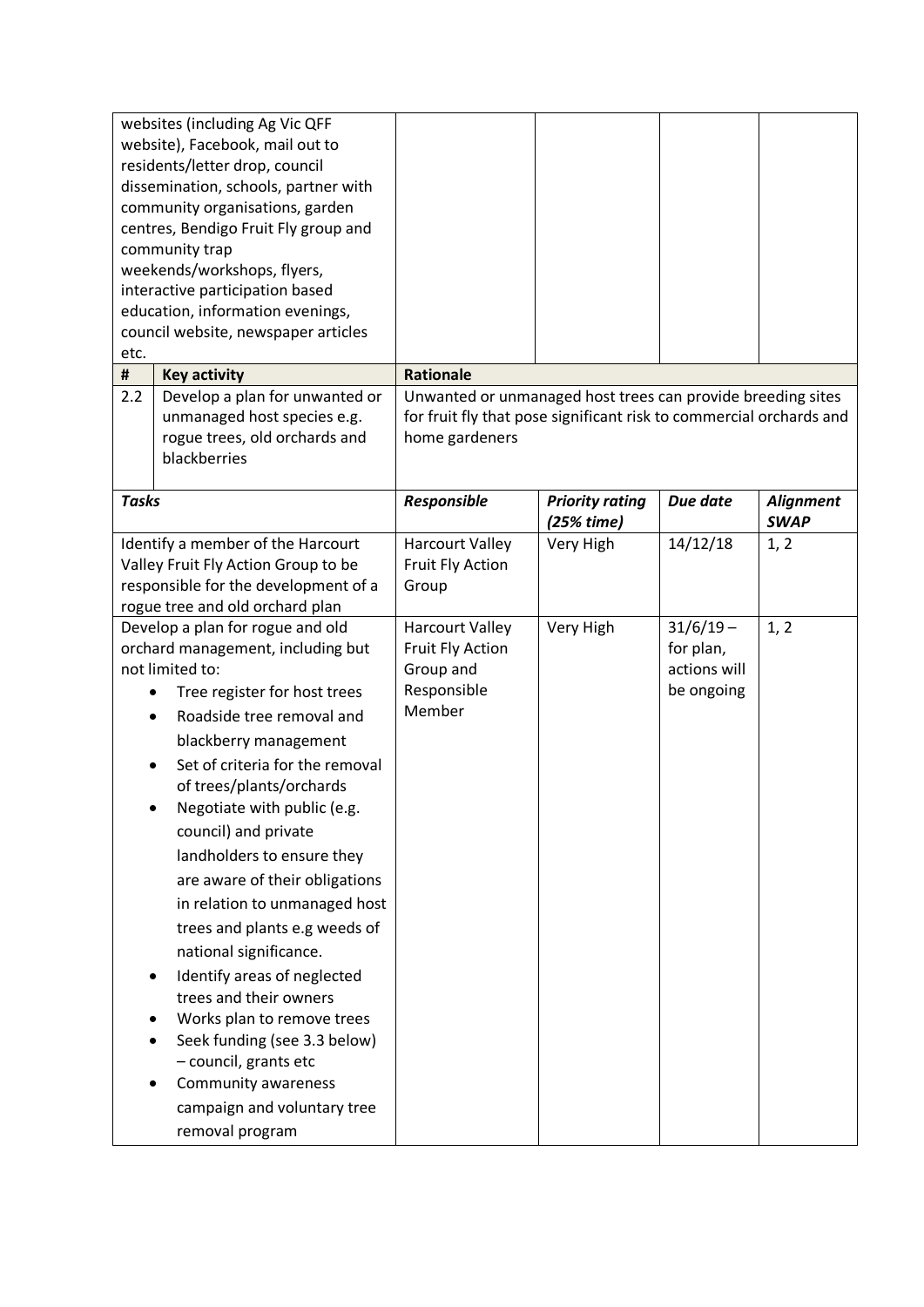| $\bullet$    | Utilise what other areas have                                                                                                                                                                                                                                                                                        |                                                          |                        |          |                  |  |
|--------------|----------------------------------------------------------------------------------------------------------------------------------------------------------------------------------------------------------------------------------------------------------------------------------------------------------------------|----------------------------------------------------------|------------------------|----------|------------------|--|
|              | done e.g. Cobram                                                                                                                                                                                                                                                                                                     |                                                          |                        |          |                  |  |
|              | Consider paternering with<br>council on an accredited<br>voluntary tree removal<br>program with contractors and<br>volunteers to remove trees<br>Tree replacement program<br>i.e. a tree for native trees<br>Consideration of rogue tree<br>amenity and use e.g. for bees<br>and beauty<br>Partnerships e.g. Growing |                                                          |                        |          |                  |  |
|              | Abundance, Council, SES etc.                                                                                                                                                                                                                                                                                         |                                                          |                        |          |                  |  |
|              | Lobby for regulatory change                                                                                                                                                                                                                                                                                          |                                                          |                        |          |                  |  |
|              | to enforce management of                                                                                                                                                                                                                                                                                             |                                                          |                        |          |                  |  |
|              | host specieis e.g. similar to                                                                                                                                                                                                                                                                                        |                                                          |                        |          |                  |  |
| #            | fire vegetation management<br><b>Key activity</b>                                                                                                                                                                                                                                                                    | <b>Rationale</b>                                         |                        |          |                  |  |
| 2.3          | Develop a Harcourt Valley Fruit                                                                                                                                                                                                                                                                                      | Currently individuals or farms have thier own fruit fly  |                        |          |                  |  |
|              | Fly Monitoring Plan<br>monitoring plan. Having a Group plan will allow a coordinated                                                                                                                                                                                                                                 |                                                          |                        |          |                  |  |
|              |                                                                                                                                                                                                                                                                                                                      | approach to monitor and prevent fruit fly in the Valley. |                        |          |                  |  |
| <b>Tasks</b> |                                                                                                                                                                                                                                                                                                                      | Responsible                                              | <b>Priority rating</b> | Due date | <b>Alignment</b> |  |
|              |                                                                                                                                                                                                                                                                                                                      |                                                          |                        |          |                  |  |
|              |                                                                                                                                                                                                                                                                                                                      |                                                          | (20% time)             |          | <b>SWAP</b>      |  |
|              | Develop a fruit fly monitoring plan                                                                                                                                                                                                                                                                                  | <b>Harcourt Valley</b>                                   | High                   | 30/6/19  | 1, 2, 3          |  |
|              | that includes all stakeholders - from                                                                                                                                                                                                                                                                                | Fruit Fly Action                                         |                        |          |                  |  |
|              | farms, to residents and broader                                                                                                                                                                                                                                                                                      | Group                                                    |                        |          |                  |  |
|              | community. The fruit fly monitoring                                                                                                                                                                                                                                                                                  |                                                          |                        |          |                  |  |
|              | plan should include, but not be                                                                                                                                                                                                                                                                                      |                                                          |                        |          |                  |  |
|              | limited to, methods and approaches                                                                                                                                                                                                                                                                                   |                                                          |                        |          |                  |  |
|              | to monitoring including a grid                                                                                                                                                                                                                                                                                       |                                                          |                        |          |                  |  |
|              | approach, year round trapping,                                                                                                                                                                                                                                                                                       |                                                          |                        |          |                  |  |
|              | combined trapping and mapping                                                                                                                                                                                                                                                                                        |                                                          |                        |          |                  |  |
|              | program (e.g. traps mapped),                                                                                                                                                                                                                                                                                         |                                                          |                        |          |                  |  |
|              | mapping infestations and areas being<br>treated, coordinate with government                                                                                                                                                                                                                                          |                                                          |                        |          |                  |  |
|              | authorities and land as well as                                                                                                                                                                                                                                                                                      |                                                          |                        |          |                  |  |
|              | consider the State monitoring                                                                                                                                                                                                                                                                                        |                                                          |                        |          |                  |  |
|              | program (currently two locations in                                                                                                                                                                                                                                                                                  |                                                          |                        |          |                  |  |
|              | Harcourt), and sending Fruit Fly                                                                                                                                                                                                                                                                                     |                                                          |                        |          |                  |  |
|              | samples to Ag Victoria. Consider using                                                                                                                                                                                                                                                                               |                                                          |                        |          |                  |  |
|              | phone and tablet apps to map the                                                                                                                                                                                                                                                                                     |                                                          |                        |          |                  |  |
|              | locations of fruit fly observations and                                                                                                                                                                                                                                                                              |                                                          |                        |          |                  |  |
|              | make them available on the internet.                                                                                                                                                                                                                                                                                 |                                                          |                        |          |                  |  |
|              | Consider linking tree removal<br>program and mapping of fruit and                                                                                                                                                                                                                                                    |                                                          |                        |          |                  |  |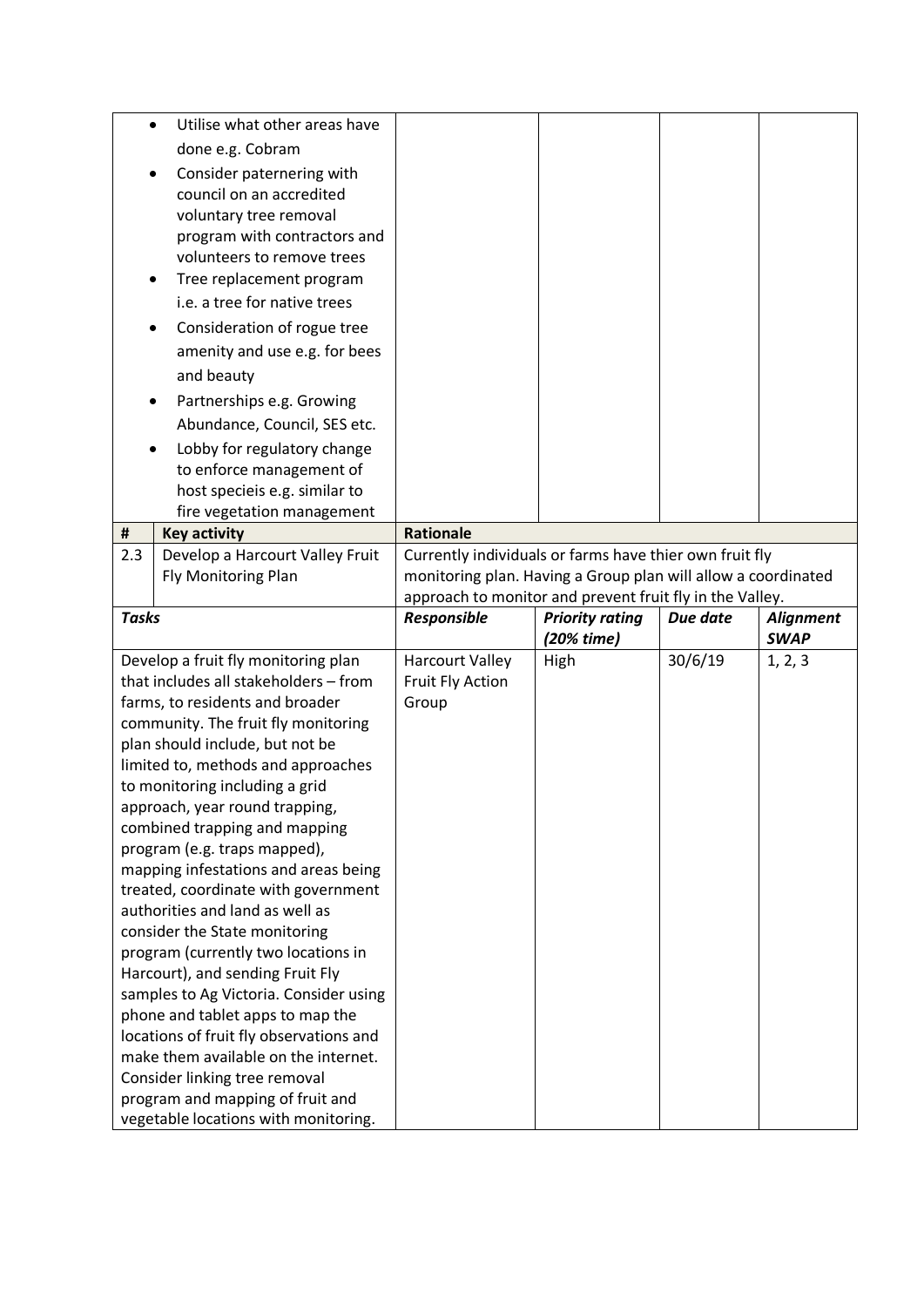| Engage community in fruit fly            |                                        | <b>Harcourt Valley</b>                                       | High                   | 14/12/19 | 1, 2             |
|------------------------------------------|----------------------------------------|--------------------------------------------------------------|------------------------|----------|------------------|
| monitoring through a citizen science     |                                        | Landcare and                                                 |                        |          |                  |
| program e.g. backyard traps and          |                                        | Consultant                                                   |                        |          |                  |
| cameras/apps                             |                                        |                                                              |                        |          |                  |
|                                          | Consider new approaches to fruit fly   | <b>Harcourt Valley</b>                                       | Medium                 | 14/12/19 | 1, 2             |
|                                          | monitoring and sharing of ideas and    | Fruit Fly Action                                             |                        |          |                  |
|                                          | resources e.g. traps with cameras,     | Group                                                        |                        |          |                  |
|                                          | phone and tablet apps etc.             |                                                              |                        |          |                  |
| $\pmb{\sharp}$                           | <b>Key activity</b>                    | <b>Rationale</b>                                             |                        |          |                  |
| 2.4                                      | Consider the need for an               | Currently individuals or farms have thier own monitoring and |                        |          |                  |
|                                          | <b>Emergency Outbreak Plan</b>         | management plans. Formulating a Group plan will allow a      |                        |          |                  |
|                                          |                                        | coordinated approach to managing a fruit fly outbreak in the |                        |          |                  |
|                                          |                                        | valley.                                                      |                        |          |                  |
| <b>Tasks</b>                             |                                        | Responsible                                                  | <b>Priority rating</b> | Due date | <b>Alignment</b> |
|                                          |                                        |                                                              | (20% time)             |          | <b>SWAP</b>      |
|                                          | Harcourt Valley Fruit Fly Action Group | <b>Harcourt Valley</b>                                       | Medium                 | 10/10/19 | 1, 2, 3          |
|                                          | to consider the need for an            | Fruit Fly Action                                             |                        |          |                  |
| <b>Emergency Outbreak Plan, and what</b> |                                        | Group and                                                    |                        |          |                  |
|                                          | such a plan would include. For         | <b>Mount Alexander</b>                                       |                        |          |                  |
| example:                                 |                                        | <b>Shire Council</b>                                         |                        |          |                  |
|                                          | Who is responsible - suggest           |                                                              |                        |          |                  |
|                                          | shire council, Field Officer is        |                                                              |                        |          |                  |
|                                          | sent out by Ag Victoria for            |                                                              |                        |          |                  |
|                                          | commercial growers                     |                                                              |                        |          |                  |
|                                          | Do we need one if we have              |                                                              |                        |          |                  |
|                                          | good community education?              |                                                              |                        |          |                  |
|                                          | Funding - shire council?               |                                                              |                        |          |                  |
|                                          | What do other regions do?              |                                                              |                        |          |                  |
| $\bullet$                                | Triaged/risk based approach            |                                                              |                        |          |                  |
|                                          | to emergency e.g. fire risk or         |                                                              |                        |          |                  |
|                                          | danger rating                          |                                                              |                        |          |                  |
|                                          | Simple and complex plans               |                                                              |                        |          |                  |
|                                          | based on level of outbreak             |                                                              |                        |          |                  |
|                                          | Community engagement and               |                                                              |                        |          |                  |
|                                          | information exchange                   |                                                              |                        |          |                  |

#### **Objective 3: Prioritisation of future programs of work, research and awareness to prevent and manage potential fruit fly incursion in Harcourt Valley.**

- 3.1 Seek funding for a ongoing Fruit Fly Officer for Harcourt Valley
- 3.2 Seek funding to undertake broader stakeholder awareness campaigns, including community outreach and workshops
- 3.3 Seek funding for a rogue tree and old orchard removal program
- 3.4 Seek funding for the development of a monitoring and waste management program
- 3.5 Identify and prioritise new research required to manage fruit fly in Harcourt Valley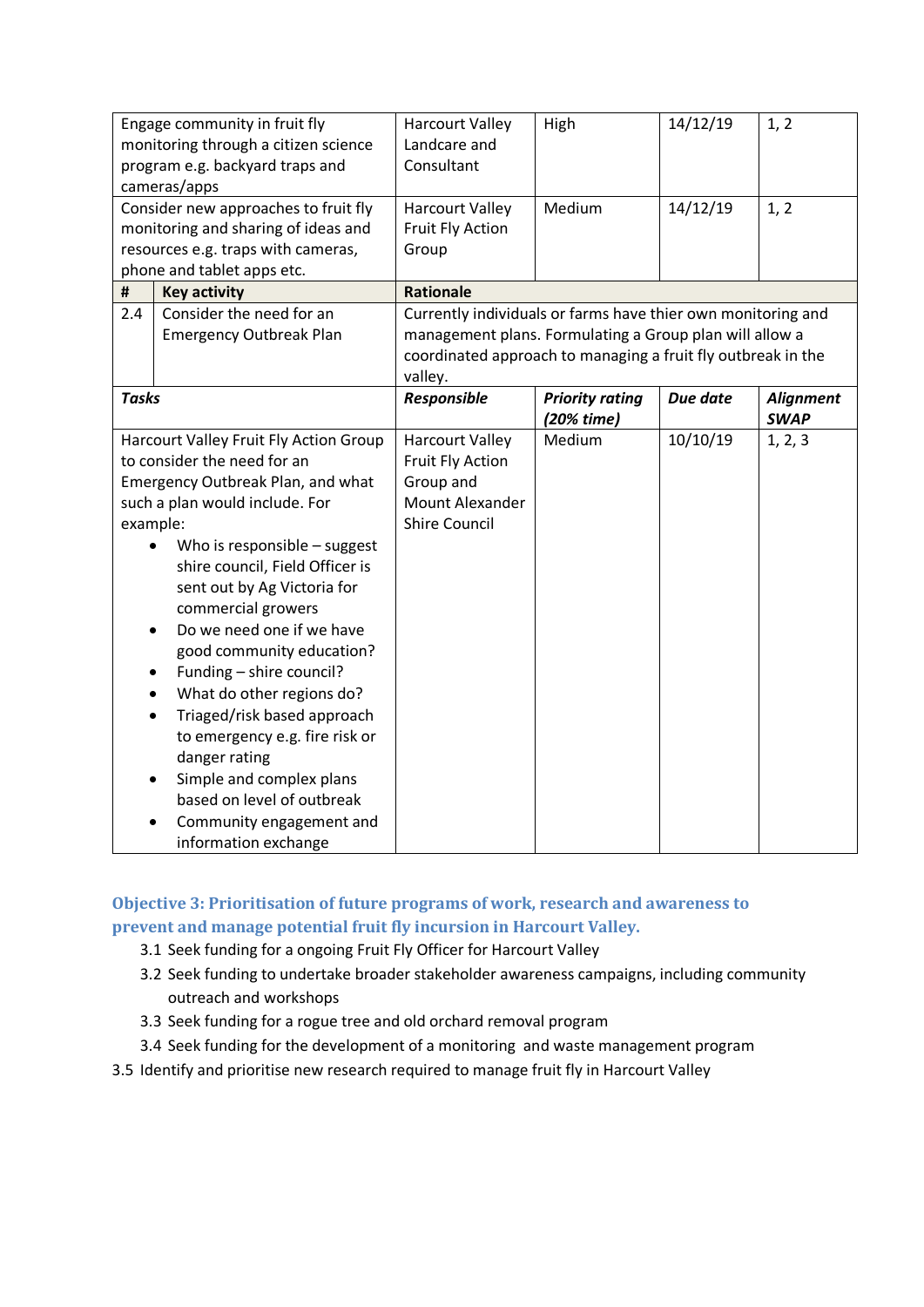| $\pmb{\sharp}$                 | <b>Key activity</b>                                        | <b>Rationale</b>                                                                                           |                                       |             |                                 |  |
|--------------------------------|------------------------------------------------------------|------------------------------------------------------------------------------------------------------------|---------------------------------------|-------------|---------------------------------|--|
| 3.1                            | Seek funding for a ongoing Fruit                           | To have a single and steadily employed fruit fly point of contact                                          |                                       |             |                                 |  |
|                                | Fly Officer for Harcourt Valley                            | for all stakeholders, and someone to implement, coordinate                                                 |                                       |             |                                 |  |
|                                |                                                            | and monitor this and ongoing fruit fly action plans                                                        |                                       |             |                                 |  |
| <b>Tasks</b>                   |                                                            | Responsible                                                                                                | <b>Priority rating</b><br>$(0%$ time) | Due date    | <b>Alignment</b><br><b>SWAP</b> |  |
|                                | <b>Harcourt Valley Action Group lobbys</b>                 | <b>Harcourt Valley</b>                                                                                     | High                                  | <b>ASAP</b> | 1, 2                            |  |
| for a council paid position to |                                                            | Action Group and                                                                                           |                                       |             |                                 |  |
|                                | coordinate fruit fly sightings,                            | <b>Mount Alexander</b>                                                                                     |                                       |             |                                 |  |
|                                | confirmations, monitoring and                              | <b>Shire Council</b>                                                                                       |                                       |             |                                 |  |
|                                | mapping, information dissemination,                        |                                                                                                            |                                       |             |                                 |  |
|                                | and continued work in the Mount                            |                                                                                                            |                                       |             |                                 |  |
|                                | Alexander Region. Information about                        |                                                                                                            |                                       |             |                                 |  |
|                                | fruit fly should be available on council                   |                                                                                                            |                                       |             |                                 |  |
|                                | webpage.                                                   |                                                                                                            |                                       |             |                                 |  |
|                                | Identify partners to help with                             | <b>Harcourt Valley</b>                                                                                     | Very High                             | <b>ASAP</b> | 1, 2                            |  |
|                                | implementation and funding                                 | <b>Action Group</b>                                                                                        |                                       |             |                                 |  |
|                                | arrangements for this and other                            |                                                                                                            |                                       |             |                                 |  |
|                                | action plans e.g. The Growing                              |                                                                                                            |                                       |             |                                 |  |
|                                | Abundance Project, Repair Café,                            |                                                                                                            |                                       |             |                                 |  |
|                                | Bendigo Fruit Fly, mens sheds,                             |                                                                                                            |                                       |             |                                 |  |
|                                | schools, Harcourt Lions, Castlemaine                       |                                                                                                            |                                       |             |                                 |  |
| #                              | Rotary, community champions etc.                           | <b>Rationale</b>                                                                                           |                                       |             |                                 |  |
| 3.2                            | <b>Key activity</b>                                        |                                                                                                            |                                       |             |                                 |  |
|                                | Seek funding to undertake<br>broader stakeholder awareness | Awareness of best management practice by commercial<br>horticulture producers and the community to improve |                                       |             |                                 |  |
|                                | campaigns, including                                       | prevention of fruit fly in the region.                                                                     |                                       |             |                                 |  |
|                                | information collation,                                     |                                                                                                            |                                       |             |                                 |  |
|                                | knowledge sharing, community                               |                                                                                                            |                                       |             |                                 |  |
|                                | outreach and workshops                                     |                                                                                                            |                                       |             |                                 |  |
| <b>Tasks</b>                   |                                                            | Responsible                                                                                                | <b>Priority rating</b>                | Due date    | <b>Alignment</b>                |  |
|                                |                                                            |                                                                                                            | $(10%$ time)                          |             | <b>SWAP</b>                     |  |
|                                | Action Group and partners to apply                         | <b>Harcourt Valley</b>                                                                                     | Very High                             | Ongoing     | 1, 2                            |  |
|                                | for funding to undertake awareness                         | Action Group,                                                                                              |                                       |             |                                 |  |
|                                | campaigns e.g. community outreach,                         | identified                                                                                                 |                                       |             |                                 |  |
|                                | workshops, school outreach, citizen                        | partners                                                                                                   |                                       |             |                                 |  |
|                                | science, knowledge sharing activities                      |                                                                                                            |                                       |             |                                 |  |
| etc                            |                                                            |                                                                                                            |                                       |             |                                 |  |
| #                              | <b>Key activity</b>                                        | <b>Rationale</b>                                                                                           |                                       |             |                                 |  |
| 3.3                            | Seek funding for a rogue tree                              | To remove host trees that increase the risk of fruit fly incursion.                                        |                                       |             |                                 |  |
|                                | and old orchard removal                                    |                                                                                                            |                                       |             |                                 |  |
|                                | program                                                    |                                                                                                            |                                       |             |                                 |  |
| <b>Tasks</b>                   |                                                            | Responsible                                                                                                | <b>Priority rating</b>                | Due date    | <b>Alignment</b>                |  |
|                                |                                                            |                                                                                                            | (5% time)                             |             | <b>SWAP</b>                     |  |
|                                | Identify funding sources                                   | <b>Harcourt Valley</b>                                                                                     | High                                  | 30/1/19     | 1, 2                            |  |
|                                |                                                            | Action Group and                                                                                           |                                       |             |                                 |  |
|                                |                                                            | partners                                                                                                   |                                       |             |                                 |  |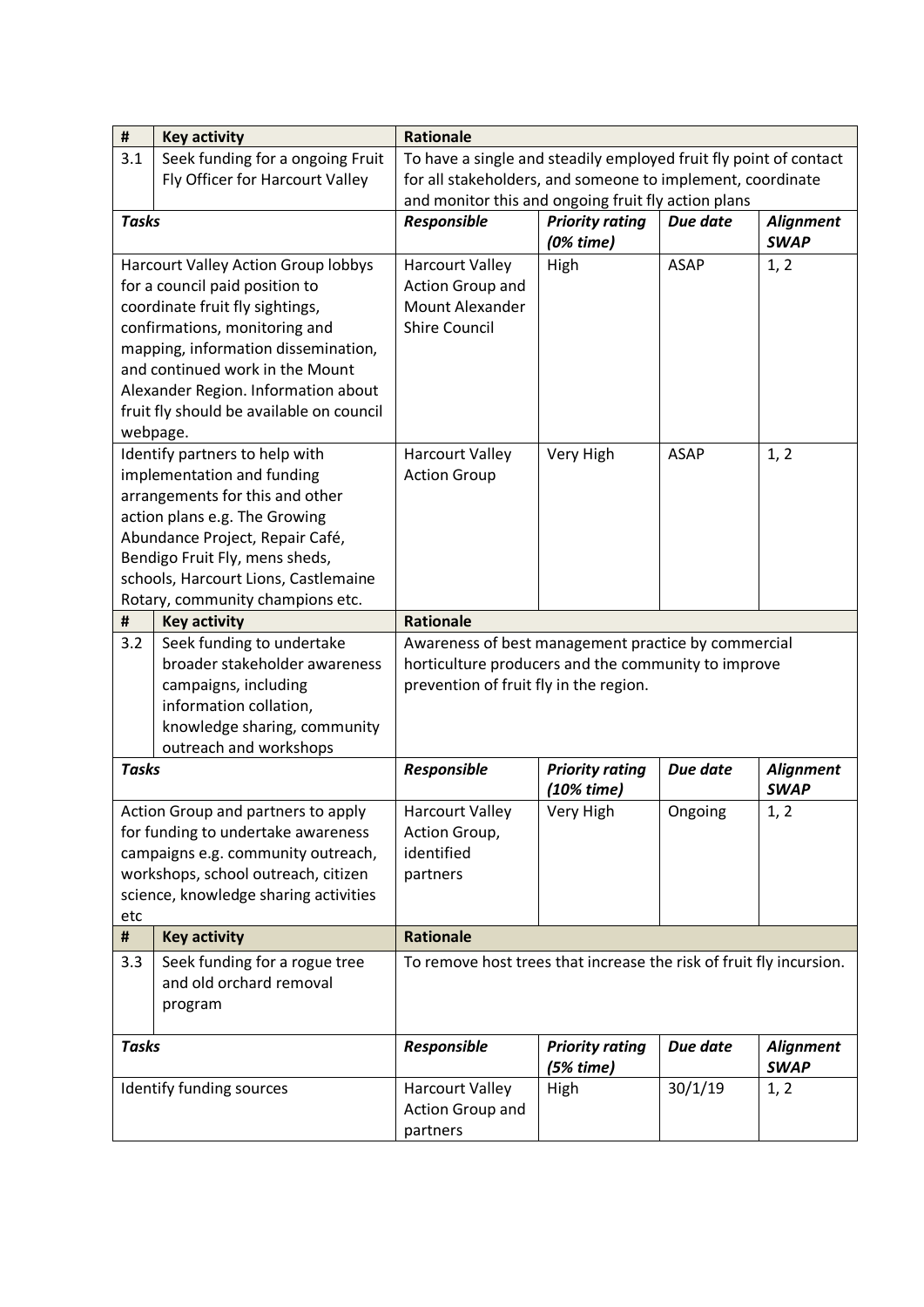| Apply for funding for works using plan<br>identified in 2.2 |                                             | <b>Harcourt Valley</b><br>Action Group, and                | High                                   | Ongoing  | 1, 2                            |  |
|-------------------------------------------------------------|---------------------------------------------|------------------------------------------------------------|----------------------------------------|----------|---------------------------------|--|
|                                                             |                                             | partners<br><b>Rationale</b>                               |                                        |          |                                 |  |
| #<br>3.4                                                    | <b>Key activity</b><br>Seek funding for the | Finances are not available within the community to support |                                        |          |                                 |  |
|                                                             | development of a monitoring                 | monitoring, and are required to undertake an efficient     |                                        |          |                                 |  |
|                                                             | program                                     | monitoring program.                                        |                                        |          |                                 |  |
|                                                             |                                             |                                                            |                                        |          |                                 |  |
| <b>Tasks</b>                                                |                                             | Responsible                                                | <b>Priority rating</b><br>$(10%$ time) | Due date | <b>Alignment</b><br><b>SWAP</b> |  |
|                                                             | Apply for funding for works using plan      | <b>Harcourt Valley</b>                                     | High                                   | 31/3/19  | 1, 2                            |  |
|                                                             | identified in Activity 2.23                 | Action Group,                                              |                                        |          |                                 |  |
|                                                             |                                             | identified                                                 |                                        |          |                                 |  |
|                                                             |                                             | partners                                                   |                                        |          |                                 |  |
|                                                             | Identify funding opportunities and          | <b>Harcourt Valley</b>                                     | High                                   | Ongoing  | 1, 2                            |  |
|                                                             | apply for funding using plans               | Action Group,                                              |                                        |          |                                 |  |
|                                                             |                                             | identified                                                 |                                        |          |                                 |  |
|                                                             |                                             | partners                                                   |                                        |          |                                 |  |
| #                                                           | <b>Key activity</b>                         | <b>Rationale</b>                                           |                                        |          |                                 |  |
| 3.5                                                         | Identify and prioritise new                 | To ensure important research questions are answered and    |                                        |          |                                 |  |
|                                                             | research required to manage                 | prevention and management is tailered for the needs of     |                                        |          |                                 |  |
|                                                             | fruit fly in Harcourt Valley                | Harcourt Valley.                                           |                                        |          |                                 |  |
| <b>Tasks</b>                                                |                                             | Responsible                                                | <b>Priority rating</b><br>(10% time)   | Due date | <b>Alignment</b><br><b>SWAP</b> |  |
|                                                             | Identify new research opportunities         | <b>Harcourt Valley</b>                                     | Low                                    | Ongoing  | 1, 2, 3                         |  |
|                                                             | and prioritise them. For example,           | Action Group and                                           |                                        |          |                                 |  |
|                                                             | organic management methods, using           | identified                                                 |                                        |          |                                 |  |
| monitoring data, etc.                                       |                                             | partners                                                   |                                        |          |                                 |  |
|                                                             | Determine additional research and           | <b>Harcourt Valley</b>                                     | Low                                    | Ongoing  | 1, 2, 3                         |  |
|                                                             | funding opportunities through RD&D          | Action Group, and                                          |                                        |          |                                 |  |
|                                                             | funding programs. Support the               | identified                                                 |                                        |          |                                 |  |
|                                                             | development of a National Fruit Fly         | partners                                                   |                                        |          |                                 |  |
| Levy.                                                       |                                             |                                                            |                                        |          |                                 |  |

# **7. Stakeholders involved in the development of the plan**

The 2018-2019 Action Plan was reviewed by the stakeholders listed below. In addition, an externally facilitated workshop on Wednesday 10<sup>th</sup> October 2018 in Harcourt resolved all major comments on the Action Plan. The Action Plan was sent out to 21 stakeholders including representatives from local and state government, wineries, cideries, commercial growers, local residents and small-scale selfsufficent farmers. Of the 21 invited to participate, the list below is of stakeholders that provided feedback on the Action Plan:

- Terry Willis, Project Manager, Harcourt Valley Landcare
- Jo Williams, SunFruit, representing Sunraysia Region
- Megan Hill, DEDJTR Biosecurity
- Milo, Thomson Orchards
- Ant Wilson, Organic Orchardist and Harcourt Organic Farming Co-Op Representative